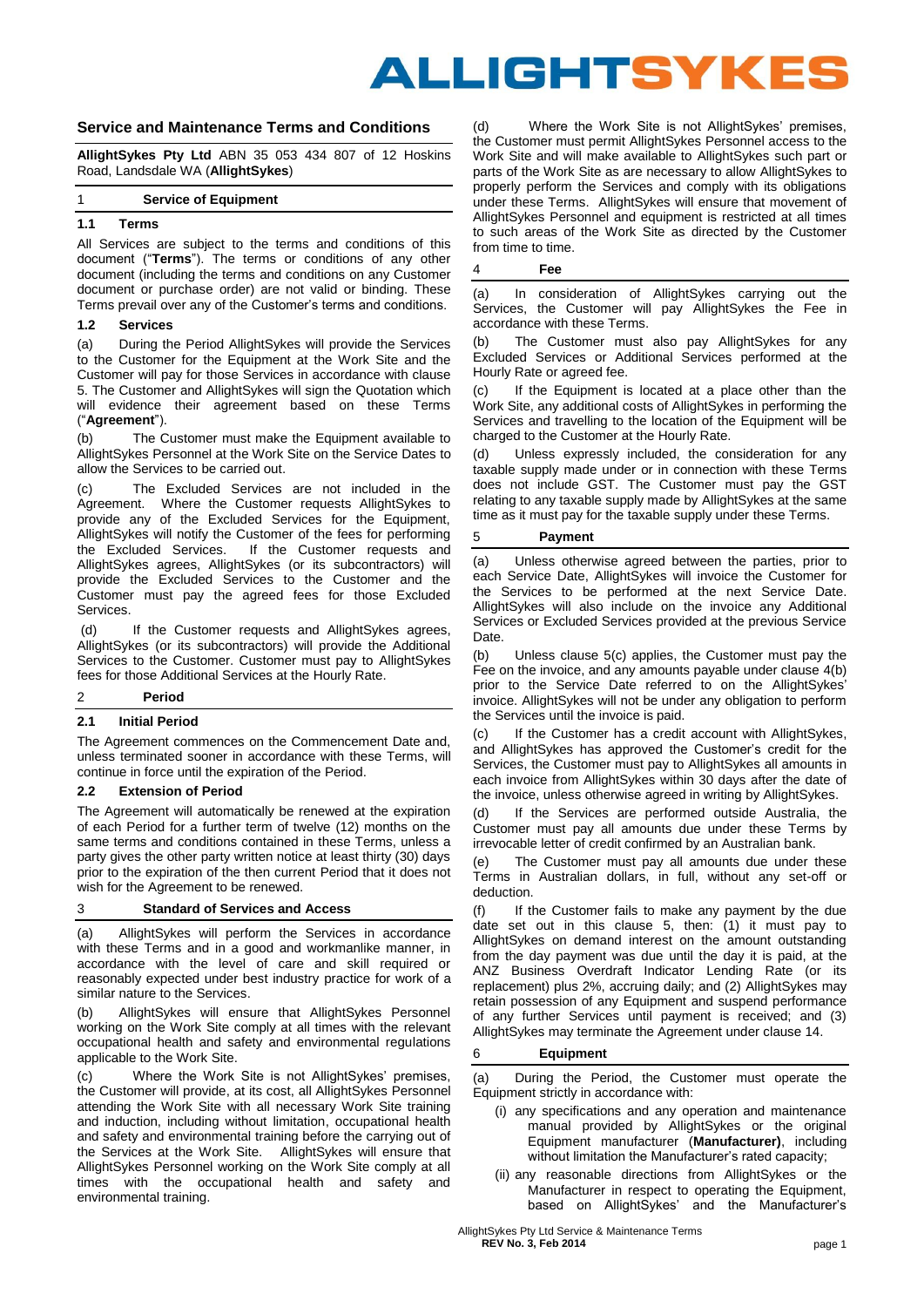

experience in operating and maintaining similar machines; and

(iii) good operating and engineering practice which allows for the achievement of optimum productivity commensurate with minimal machine distress.

(b) During the Period, the Customer must ensure that all Customer personnel operating and maintaining the Equipment are appropriately trained so as to ensure that the standards set out in this clause 6 are maintained, and that the other terms and conditions of these Terms are satisfied.

(c) The Customer must ensure that the Equipment is stored in a safe and secure location.

(d) During the Period, the Customer must not, without the prior written consent of AllightSykes modify or install parts or attachments to the Equipment which are not approved by AllightSykes or the Manufacturer. If the Customer breaches this clause 6, AllightSykes may increase the Fee by such amount as is necessary to take into consideration any increased service costs as a result of the Customer's breach of this clause 6.

(e) In the event that the Customer has not complied with clauses (a) to (d) above and, as a result AllightSykes deems the Equipment unserviceable, AllightSykes retains the right to refuse to service the Equipment.

# 7 **Timing of Services**

(a) AllightSykes will provide the Services on the Service **Dates** 

(b) If the parties agree, the Customer may request a change to the Service Dates on providing AllightSykes with at least 5 days' notice of any change request.

(c) The Customer must notify AllightSykes of any breakdown of the Equipment within 24 hours.

(d) AllightSykes will respond to breakdowns in accordance with any emergency breakdown terms included in the Quotation or as soon as a member of AllightSykes Personnel is available.

(e) If additional damage would occur to the Equipment because of a breakdown or some other operational issue, the Customer must immediately stop using the Equipment.

## 8 **Exclusions**

In addition to the Excluded Services, AllightSykes shall not be responsible for:

(a) any repairs or services required as a result of vandalism, negligence, operator abuse, accidents, collisions, riots, strikes, civil disturbance, or floods;

(b) any maintenance or repair work carried out to the Equipment by a third party during the Period; and

(c) any damage caused to the Equipment caused by the Customer operating the Equipment in breach of clause 6 or 7(e).

## 9 **Confidential Information**

(a) The Customer must keep confidential all of AllightSykes' Confidential Information, and not disclose it except with AllightSykes' prior written consent.

(b) Nothing in these Terms prohibits disclosure by a party of information which is in the public domain (other than as a wrongful act of that party); or required to be disclosed by law or any government agency having authority over a party, but before making any such disclosure, the party must to the extent reasonably possible, provide the other party with sufficient notice to enable it to seek a protective order or other remedy.

(c) AllightSykes may disclose the Customer's information to its related bodies corporate.

#### 10 **Warranty**

(a) AllightSykes will provide the Services Warranty in relation to its Services under these Terms, provided that the Customer has complied with the warranty conditions in the Services Warranty.

(b) If the manufacturer of any component part of any parts used in the Services provides the Customer a warranty for that component part, the terms of that warranty take precedence over any warranty provided by AllightSykes.

# 11 **Customer's indemnity**

The Customer indemnifies AllightSykes, its directors, officers and employees (**indemnified persons**), and must keep them indemnified, against any Loss an indemnified person suffers, incurs or is liable for arising from or in connection with any act, negligence or default of the Customer or the Customer's breach of these Terms.

#### <span id="page-1-0"></span>12 **Liability**

#### **12.1 Non-excludable obligations**

(a) Nothing in these Terms operates to exclude, restrict or modify the application of any implied condition or warranty, provision, the exercise of any right or remedy, or the imposition of any liability under the Australian Consumer Law or any other statute if to do so would: (1) contravene the statute; or (2) cause any of these Terms to be void (**Non-excludable Obligation**).

(b) Subject to claus[e 12\(c\),](#page-1-0) AllightSykes' liability for a failure to comply with any Non-excludable Obligation is limited to: (1) in the case of services, the cost (or payment of the cost) of supplying the services again; and (2) in the case of goods, the cost (or payment of the cost) of replacing the goods, supplying equivalent goods or having the goods repaired.

(c) Clause [12\(b\)](#page-1-0) does not apply to: (1) a guarantee as to title, encumbrances or quiet possession under Australian Consumer Law; or (2) goods or services of a kind ordinarily acquired for personal, domestic or household use or consumption. AllightSykes liability in respect of the matters mentioned in this clause is not limited by these Terms.

## **12.2 Other liability**

(a) Except in relation to Non-excludable Obligations, and any warranty expressly provided by AllightSykes to the Customer, all conditions, warranties, guarantees, rights, remedies, liabilities or other terms that may be implied by custom, under the general law or by statute are expressly excluded under these Terms.

(b) Except in relation to Non-excludable Obligations, AllightSykes' liability arising directly or indirectly in connection with these Terms and whether arising under any indemnity, statute, in tort (for negligence or otherwise) or on any other basis in law or equity is limited as follows: (1) AllightSykes is not liable for any indirect or consequential losses or any loss of revenue, loss of profit, loss of business opportunity, economic loss, loss of data or systems, loss of use, payment of liquidated sums, penalties or damages under any agreement sustained by the Customer or any other person arising from or in connection with these Terms; and (2) AllightSykes' total aggregate liability under or in any way connected with these Terms is limited to 10% of the Fee.

#### 13 **Force majeure**

If any reason outside a party's reasonable control prevents or delays performance of any obligation under these Terms, that obligation is suspended while that reason continues. If the reason continues for 3 months, the other party may cancel the Agreement immediately by notice. This clause does not apply to an obligation to pay money.